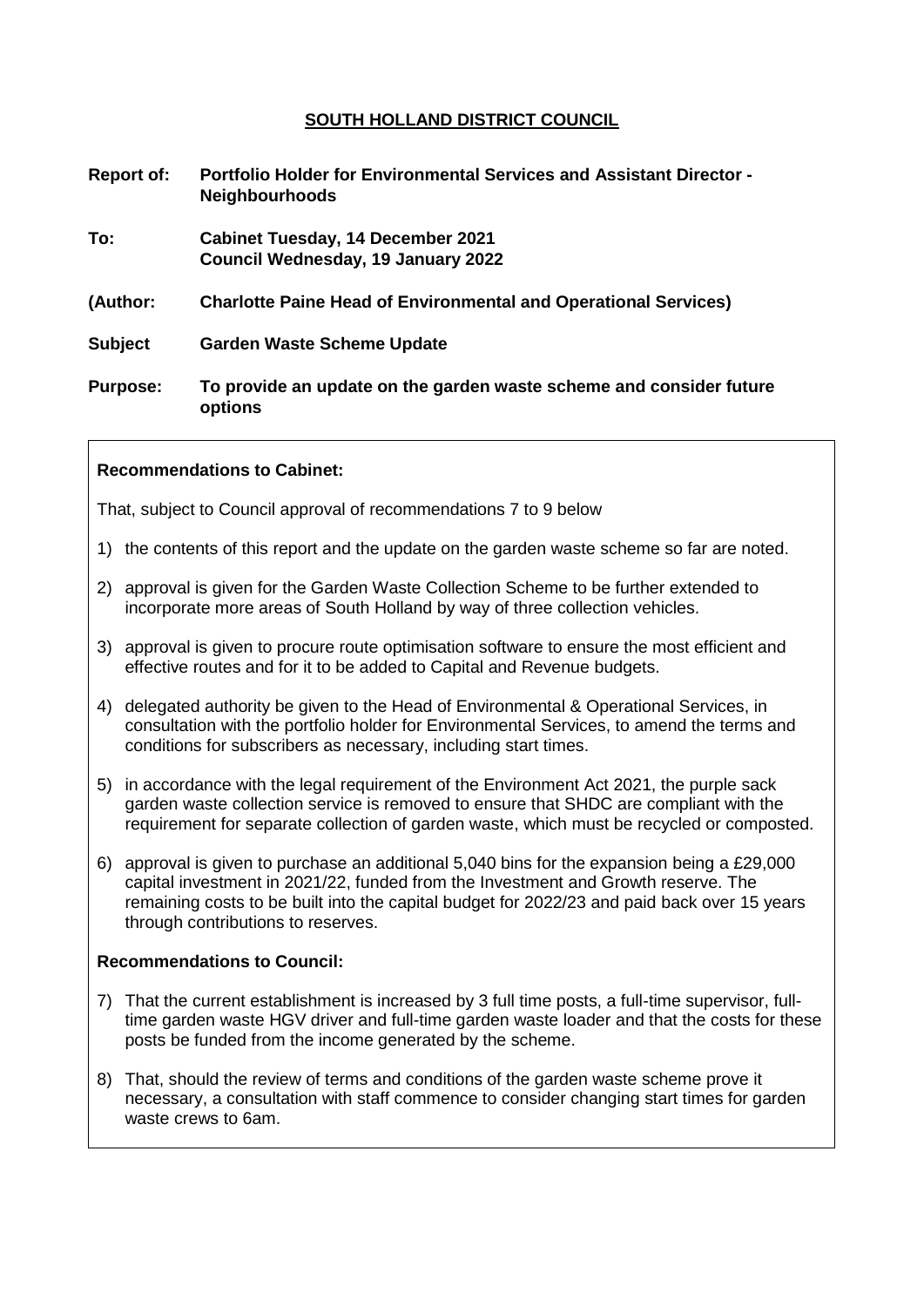9) That delegated authority be given to the Head of Environmental and Operational Services, in consultation with the Portfolio holder of Environmental Services, to implement the outcome of that consultation.

### 1.0 **BACKGROUND**

- 1.1 The garden waste collection scheme commenced in April 2016, following agreement from Full Council in November 2015. This introduced a separate garden waste collection for eligible residents of South Holland, within the pilot area. The initial pilot introduced one refuse collection vehicle, with aspirations of reaching 5,000 subscribers.
- 1.2 In January 2018, Full Council agreed to the expansion of the scheme to a second truck. This report projected 6,800 subscribers in 2021/22 and provision of the scheme to more areas of the district.
- 1.3 Since the addition of the second truck, popularity and growth of the scheme has continued. In 2020, a project group was set up within Environmental Services to increase subscriber numbers through a targeted weekly roll out of bins. This project was looking to achieve a capacity of 10,000 subscribers by the end of 2022/23.
- 1.4 The chart below shows the uptake of subscribers since the start of the scheme and its progressive growth of new customers through new sign ups, as well as maintaining its customer base through yearly renewals. As you can see, we are on track to reach our 10,000 target ahead of our original timeframe and aim to achieve this by the end of this financial year.



| <sup>∨</sup> ear         | 2016 | 2017 | 2018 | 2019 | 2020 | 2021 |
|--------------------------|------|------|------|------|------|------|
| <b>Total Subscribers</b> | 2952 | 3671 | 5018 | 6214 | 6790 | 9604 |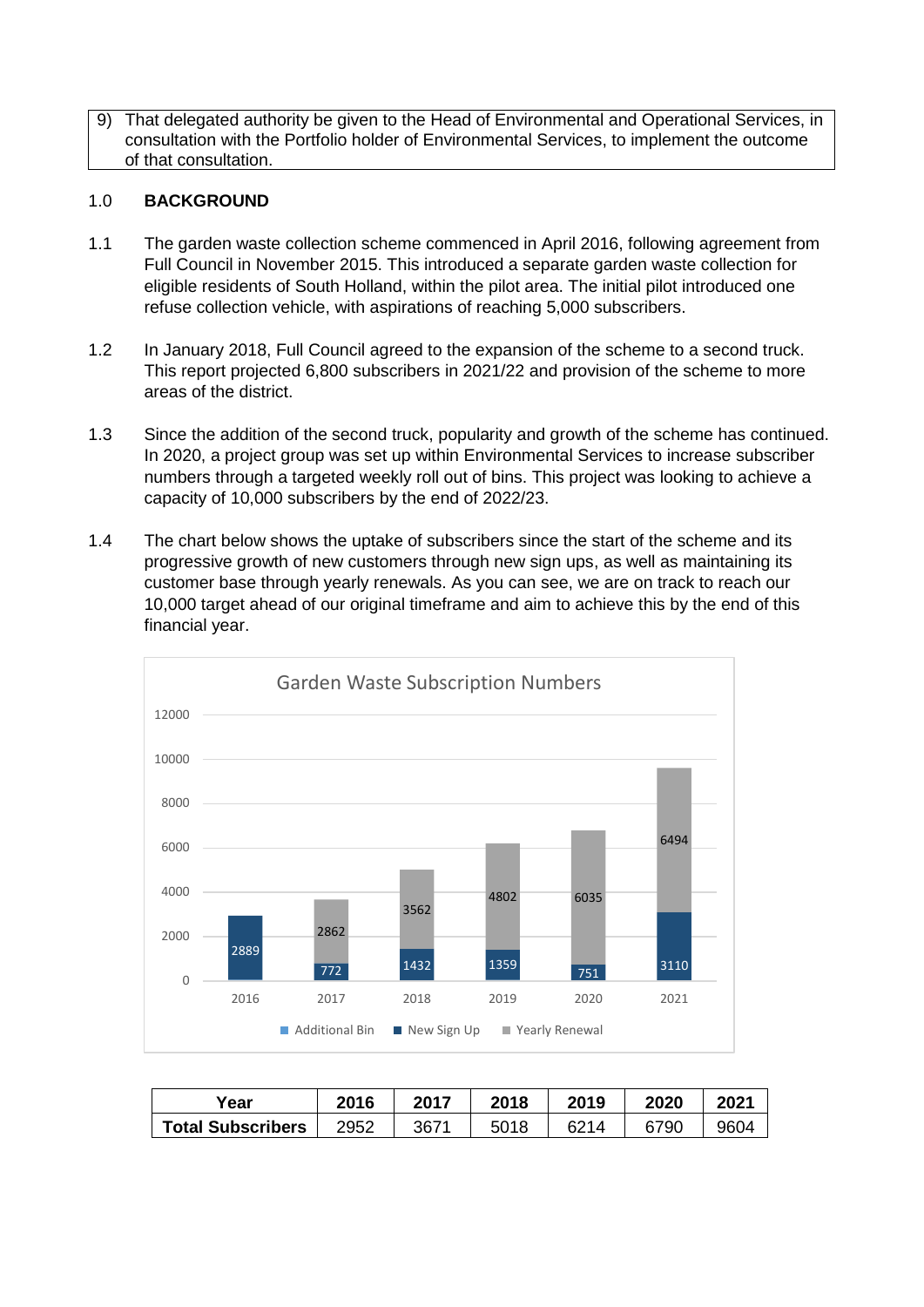- 1.5 The success of the current project means that the scheme will be at full capacity for the two trucks and 20 routes we currently run. Therefore, to continue to provide this much valued service to more residents, we need to expand to another truck which would provide capacity for another 5,000 subscribers over a further 10 routes per fortnight.
- 1.6 The timing of an expansion at this point would be appropriate due to the purchase of replacement vehicles for the current garden waste fleet. In October 2021, an officer decision was published for the purchase of two Refuse Collection Vehicles (RCVs) as part of the current capital budget. These new vehicles will be delivered in April/May 2022 and replace two 2014 vehicles. It is proposed that the older vehicles would be kept, enabling delivery of the expansion by providing vehicles to cover servicing and repair downtime, without the additional cost of purchasing more RCVs.
- 1.7 Extending to 15,000 subscribers will require a review of the current routes, which are already particularly heavy in the peak of the growing season, as a result of our growth project this year. With the expansion to a further truck, it is recommended that a comprehensive review of the routes, using a route optimisation software, is undertaken to enable the service to be offered across the district. The cost for the software is estimated to be in the region of £40,000, with ongoing annual costs around £12,000. The software will be purchased in 2021/22 and funded from the income generated by the scheme.
- 1.8 By utilising routing software, the effectiveness and efficiency of the current routes and expansion will be reviewed to make sure that they can maintain excellent service delivery and maximise the capacity available. A well built route allows for maximum subscribers and sufficient tipping time to ensure delivery of the service throughout the year, including during the growing season.
- 1.9 In addition to efficient routes, we also require the right resource to ensure ongoing excellent service delivery to customers. To expand, we will require several new staff to support the project and ongoing service, both fixed term and permanent. Since the commencement of the targeted project in 2020, there has been a secondment of a supervisor within Environmental Services, to assist with the growth of the service. This has been a key part of the success of that project and will inform the delivery of the proposed service expansion.
- 1.10 It is therefore recommended that a permanent additional supervisor post is created to support the expansion, including the new routes with the routing software, developing the areas for growth in the District, advertising the service to these areas, and ensuring compliance with health and safety. The post will support the new and existing crews and targeted bin delivery roll out, as well as supporting the current supervisors to provide additional depth to the service with cover and knowledge sharing across all supervisors. This post would be required immediately to support the development of the expansion and ensure that it can be made available to residents as soon as possible.
- 1.11 In addition, there is a requirement for an additional crew of one driver and one loader to fulfil the third truck. These would also be permanent increases to the establishment, they would not be required to start their employment until the 2022/23 financial year.
- 1.12 Further to this, there would need to be a dedicated resource to deliver the bins to new subscribers. This would be a short-term requirement and therefore is recommended that a bin delivery operative is required for one year, starting in March/April 2021, alongside the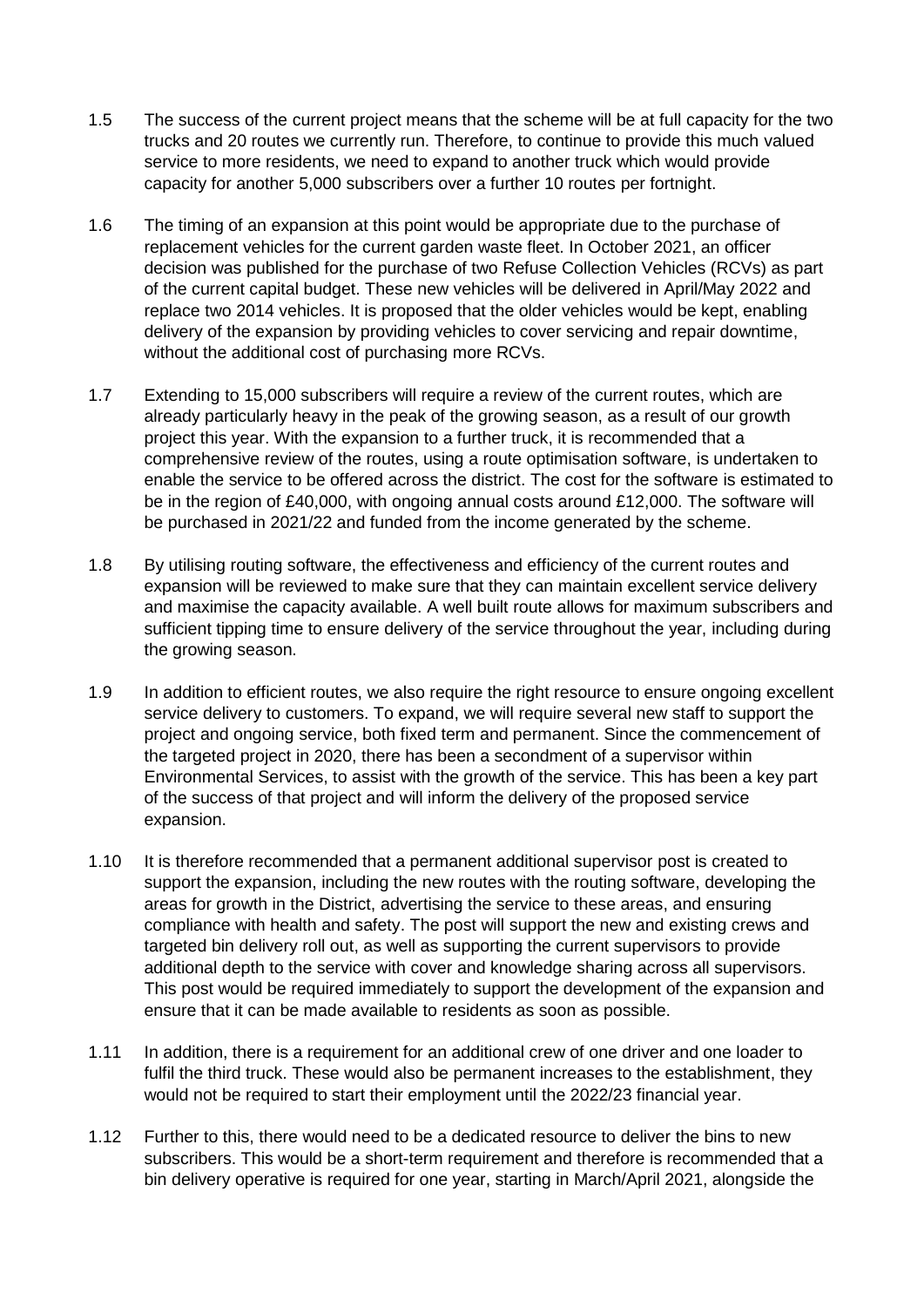hire of a 7.5 tonne vehicle. This fixed term post will be achieved using the delegated authority given to chief officers. The role will ensure that bins can be delivered efficiently and within the agreed timescale of 10 days for new subscribers.

- 1.13 Effective marketing to attract and sign-up new subscribers is key to achieving the aspiration of 15,000. The communications team are working with a subgroup from environmental services, to plan the best advertising and marketing approach, should approval be gained. One of the key aspects of this will be to utilise the current Register of Interest (ROI). The ROI has been in use since the inception of garden waste, it was used to allow people who were not in the original pilot area to register their interest for the scheme and assist with targeted growth. It has also been utilised when routes have reached capacity so that residents can register their interest to be contacted when space becomes available. There are currently around 2,000 people on the ROI.
- 1.14 The proposal would be to continue to utilise the ROI and to advertise early, after Council approval, for anyone across the District to register their interest for a garden waste subscription. With this data we can then look to open the routes to as many areas in South Holland that would like a bin, including new areas, so long as they are commercially viable, based on level of interest. This data would be key to building the routes with the new software and providing the service much wider geographically than it has been before.
- 1.15 A key element of using and managing the ROI will be to understand the time that people have been on the list and prioritising this, alongside areas to include in expansion. Contact has been made with everyone registered prior to 2021 and we continue to work from the register as we roll out to our 10,000 subscriber target. Communication with interested residents will be key, to ensure we appropriately explain our project plan and timeframes. Without this, there is a risk of people becoming frustrated if they are expecting to start their subscription immediately.
- 1.16 To enable the expansion to occur, the purchase of additional bins will be required. In total there will need to be 5,000, plus any ongoing attrition for the older bins. Due to a lack of space to store the bins, it is necessary to buy these in batches. The proposal is to purchase a load in late 2021/22 ready for the start of the expansion and then ongoing throughout the project. Bins are purchased via capital funding and therefore an additional £86,688 in total will be required. £28,869 is requested for the current financial year from reserves, with the rest being built into the capital budget for 2022/23 and these costs paid back from income received by the scheme.
- 1.17 In both the reports that have come to Council previously, there has been reference to the purple (originally grey) sacks that areas outside of the garden waste scheme have been able to purchase for disposal of garden waste.
- 1.18 By opening up the garden waste scheme to more areas in South Holland, we recommend that, as with the other reports, the purple sack collection for the disposal of garden waste is withdrawn. This collection impacts negatively on our recycling rates and does not meet the requirements of new legislation. This recommendation is made in line with previous policy decisions on the garden waste scheme and also as a result of the Environment Act 2021, which states that garden waste must be collected separately and composted. The Act, in section 45A, sets out that garden waste is a 'recyclable waste' and that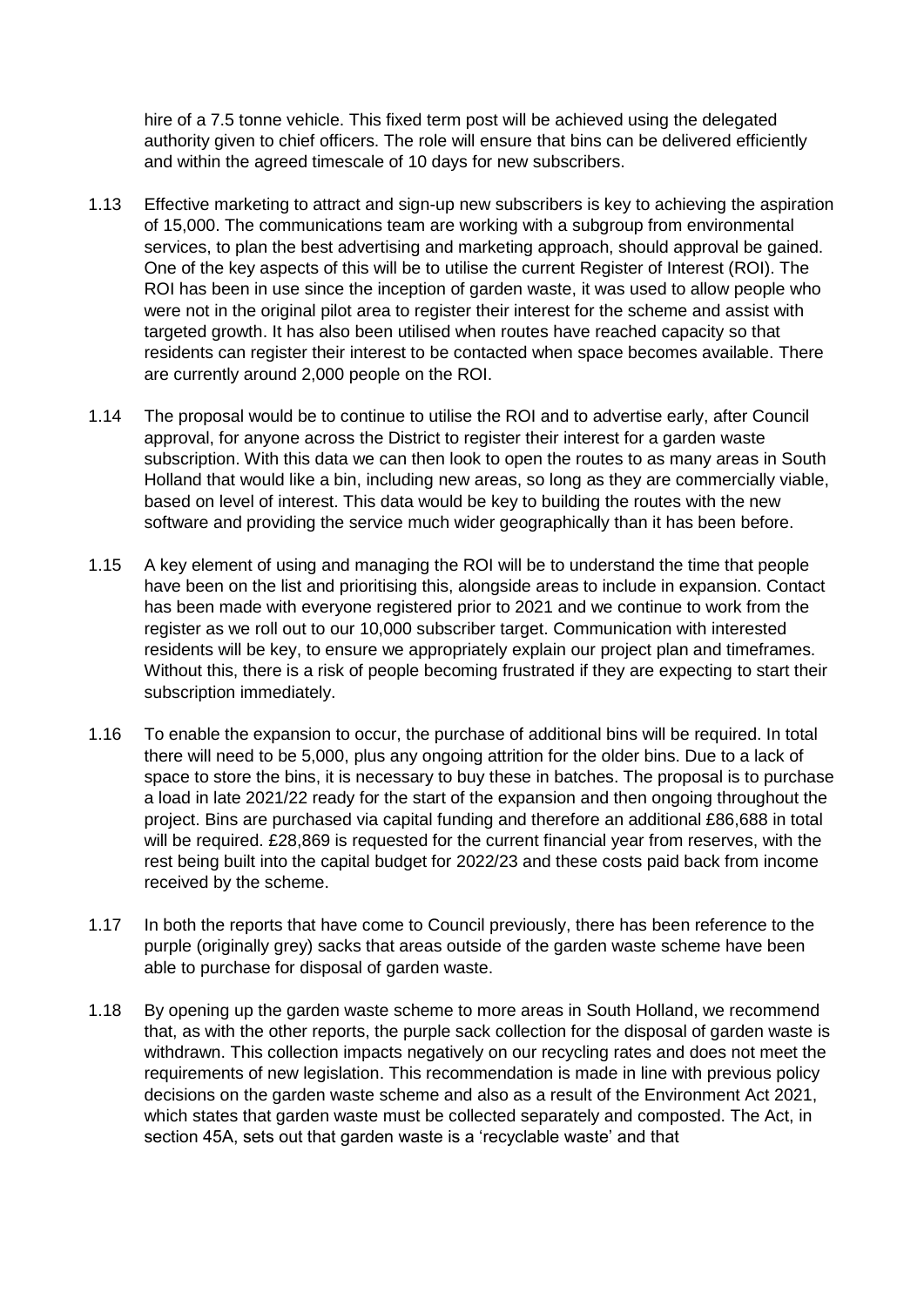*45A(3)… "recyclable household waste must be collected separately from other household waste." 45A(4)…"recyclable household waste must be collected for recycling or composting"*

- 1.19 Other available disposal routes for green waste are the Household Waste Recycling Centres at Boston and Spalding. Alternatively, there is an option for residents to purchase home composters at a reduced price. Further information on these options is on the Council's website - <https://www.sholland.gov.uk/article/5843/Recycling-composters>
- 1.20 When the scheme was first created, a set of Terms and Conditions were written and subscribers agree to these at sign up. The T&Cs have not been reviewed recently and therefore, as part of the expansion we will review these to ensure they are fit for purpose for a bigger scheme. One area that we may wish to consider changing is the collection start time. Currently T&Cs require subscribers to have their bin out for 7am. With bigger routes, it may be more appropriate to change this to 6am. Should this be considered appropriate, as a result of the T&C review and routes being optimised, this would require consultation with staff and appropriate engagement with subscribers before changing.

# 2.0 **OPTIONS**

- 2.1 **Option One – Expand the garden waste scheme as set out in the report and the recommendations.** This will result in a further 5,000 subscriber capacity that will be released in a targeted approach using the register of interest. This will also enable the scheme to reach more areas across the District, increase the amount of garden waste composted, and increase satisfaction for our residents. This is the recommended option of this report.
- 2.2 **Option Two – Do nothing.** This will mean that the scheme remains at capacity and no further residents will be able to join, resulting in continued growth of the register of interest and potentially increased frustration from those seeking to access the service.

#### 3.0 **REASONS FOR RECOMMENDATIONS**

- 3.1 There are a number of recommendations as part of this report, each of them are set out with the aim of expanding a valued and in demand service to more SHDC residents. They will enable the expansion of an efficient and effective discretionary service, in a commercially minded way, to ensure that the original ethos of providing a self-funding service that is not a cost to taxpayers that have not accessed the service, remains.
- 3.2 Furthermore, the recommendations each have a key role in delivering the expansion and the reasons for each of these are set out below.
- 3.3 Route Software
	- As detailed in points 1.7 and 1.8, the software will enable the service to maximise routes and ensure efficiency.
	- Effective routes will mean that service can be maintained throughout the year without disruption due to uneven routes and weights.
- 3.4 Review of terms and conditions –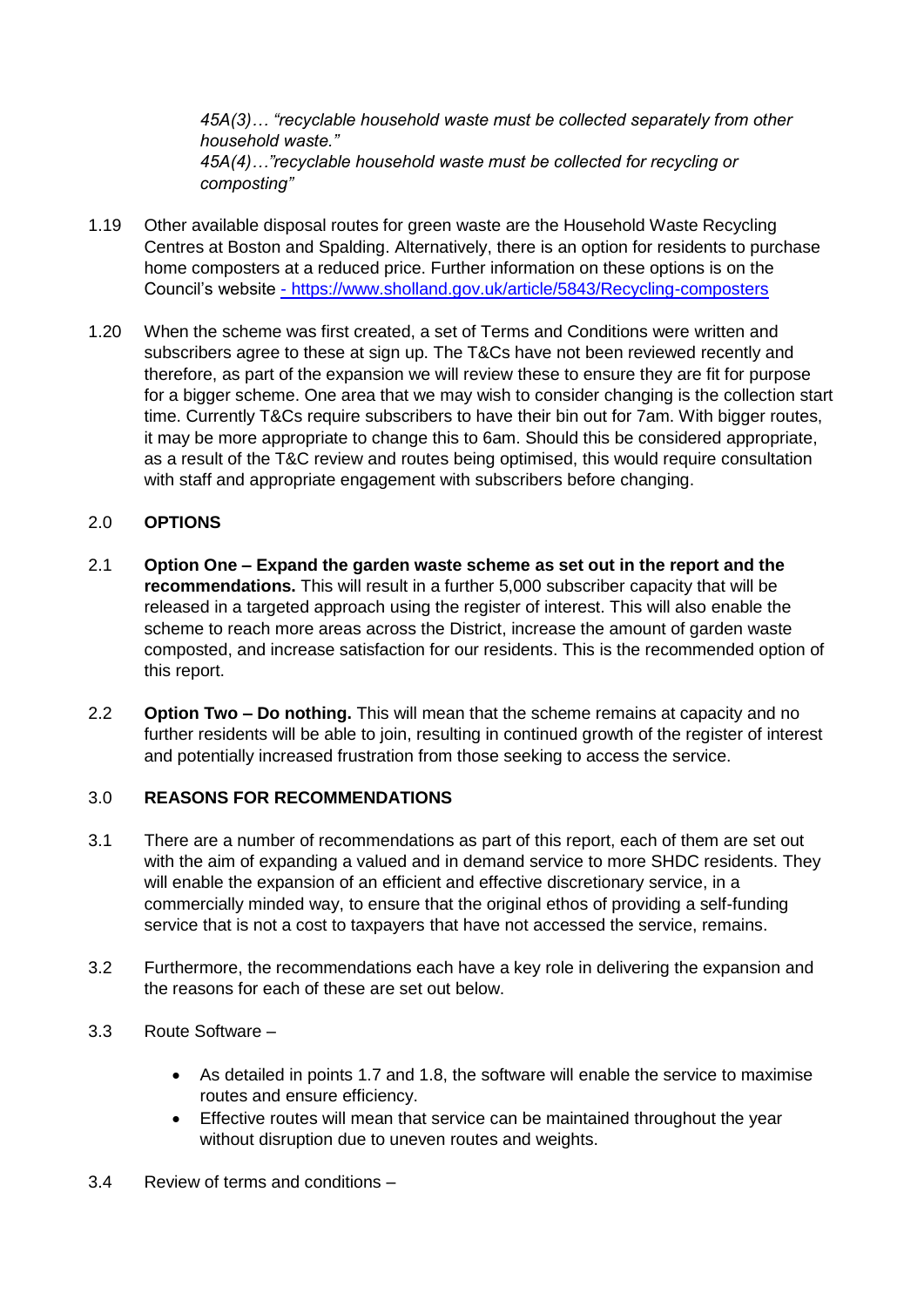- To ensure that the T&Cs are appropriate for a bigger service.
- Support staff to provide an excellent service to our residents.
- To ensure our residents are aware of what the service can offer and what should be expected.
- 3.5 Purchasing of Additional Bins
	- To enable the expansion to an additional 5,000 subscribers.
	- We have worked closely with our current supplier on bin quality and ongoing durability so that bins can have a longer life.
- 3.6 Additional Staffing
	- To enable the expansion, additional staff will utilise the lessons learnt from previous projects and expansions of garden waste so that the expansion can happen smoothly and be effectively communicated with new and existing customers.
	- A dedicated supervisor resource will ensure that the garden waste scheme can run in a commercially minded way to maximise growth and viability so we can provide an excellent service to our customers.
	- An additional crew will be required to run the third truck and deliver the expansion.
	- A fixed term post for bin deliveries will ensure our new customers receive their bins within the agreed timeframe and keep the roll out of the project on track to maximise growth in year one.
- 3.7 Ceasing the provision of purple sacks
	- To ensure that SHDC are compliant with the requirements of the Environment Act when collecting and disposing of a material that should be composted for best environmental impact reduction.
	- The growth of the service to a third truck will provide more opportunity for the scheme to be accessible to a much wider geographical area and therefore remove the need for purple sacks.
	- Other options are available such as the HWRC and home composting.

# 4.0 **EXPECTED BENEFITS**

- 4.1 As a result of the expansion and the recommendations outlined, the following benefits are expected:
	- The service can be provided to more residents of SHDC. The service is well liked and often challenged as to why it is not available to more residents, this will enable that additional capacity.
	- This growth will provide an improved customer satisfaction and reduce the list of people on the ROI waiting for a subscription.
	- The service is discretionary, and its growth will ensure it remains cost effective and commercially viable and will continue to be developed with this in mind.
	- Increased household recycling rate and reduction of garden waste sent for residual disposal. Therefore, improved opportunity to dispose of waste in a more environmentally beneficial way, as set out in the waste hierarchy.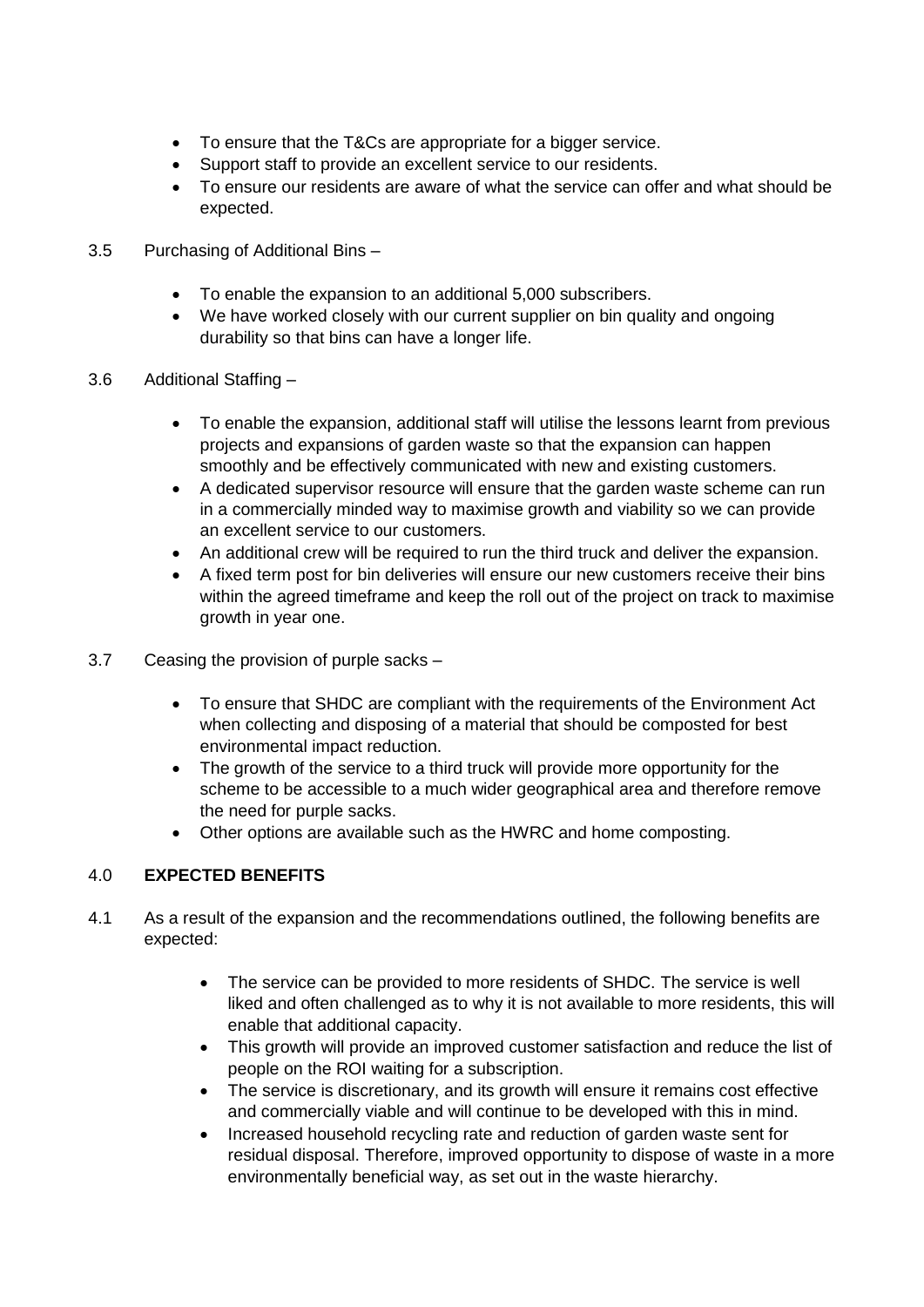- Compliance with the Environment Act 2021 regarding disposal of garden waste.
- Improved consistency for the garden waste collection service that can be offered to residents.
- Additional job opportunities for the local economy.
- More efficient and cost-effective routing to ensure no service disruption and economical collections as the seasons change.

### 5.0 **IMPLICATIONS**

In preparing this report, the report author has considered the likely implications of the decision - particularly in terms of Carbon Footprint / Environmental Issues; Constitutional & Legal; Contracts; Corporate Priorities; Crime & Disorder; Data Protection; Equality & Diversity/Human Rights; Financial; Health & Wellbeing; Reputation; Risk Management; Safeguarding; Staffing; Stakeholders/Consultation/Timescales; Transformation Programme; Other. Where the report author considers that there may be implications under one or more of these headings, these are identified below.

#### 5.1 **Carbon Footprint / Environmental Issues**

- 5.1.1 Garden waste that is not disposed of using an organics treatment methodology can create more greenhouse gases. Therefore, the waste hierarchy promotes the disposal of garden waste by way of either composting or Anaerobic Digestion (AD). The SHDC garden waste collection scheme enables the disposal of waste by composting. Ensuring that garden waste is treated in the more environmentally friendly way means that we can assist with the reduction of greenhouse gases as a result of appropriate disposal of this type of waste.
- 5.1.2 Residents will continue to have the opportunity to compost at home, which can be an even more environmentally friendly option, or take their waste to their local Household Waste Recycling Centre.

# 5.2 **Constitutional & Legal**

- 5.2.1 Collection and charging of garden waste is undertaken in line with Section 45 of the Environmental Protection Act 1990 in conjunction with Paragraph 4 of Schedule 1 of the Controlled Waste (England and Wales) Regulations 2012. The garden waste scheme is not established to make a profit, it introduces a 'reasonable charge', as set out in section 45 of the EPA 1990, and any surplus used to defray costs within Environmental Services.
	- Section 45(3) of EPA 1990 provides that "no charge shall be made for the collection of household waste except in cases prescribed in regulations made by the Secretary of State."
	- Section 45(3)(b) of EPA 1990 provides that "the authority may recover a reasonable charge for the collection of the waste from the person who made the request."
	- Paragraph 4 of Schedule 1 to the Controlled Waste (England and Wales) Regulations 2012 (SI 2012/811), as amended, provides for these exceptions in which it includes garden waste.
- 5.2.2 In addition to the environmental benefits of the scheme, and its effective management of the organics waste, the new Environment Act 2021 also sets into law the requirement to collect recyclable waste, which garden waste is listed to be, separately for recycling or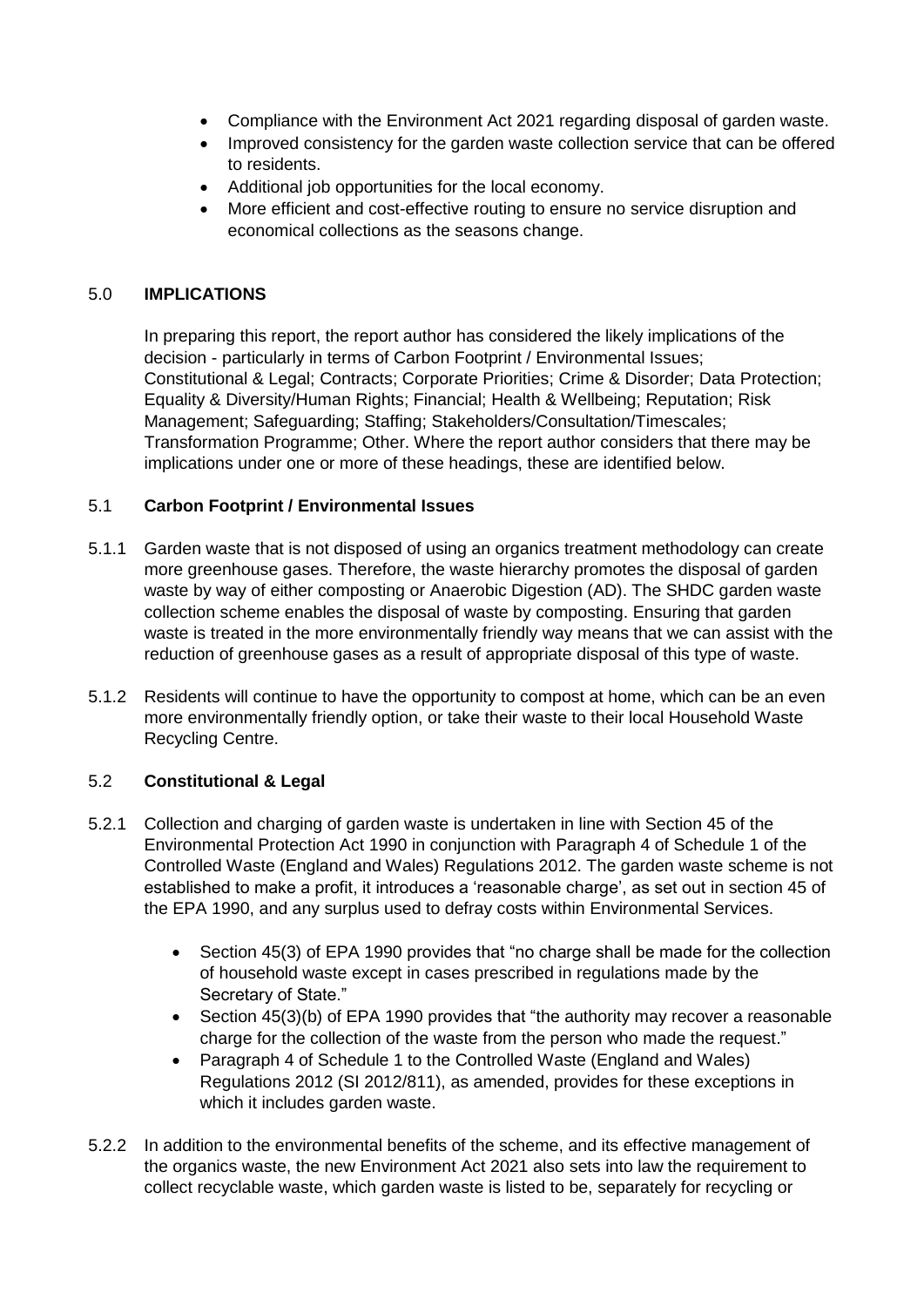composting. Therefore, the removal of the purple sack collections with residual waste is recommended to be complaint with the law.

- 5.2.3 The Resources & Waste Strategy of 2018 set out the desire of government to explore whether households with gardens should have access to free garden waste collections. There have been two consultations since the release of the strategy, but the government are yet to confirm if they will proceed with the proposal. In the absence of a decision on this, the recommendation remains to expand, and consideration has been given to the potential impacts of expanding at this point. It is considered that the benefits in this report support the continuation of the proposal to expand.
- 5.2.4 The addition of a temporary resource to deliver bins is set out in 1.12. The authority to increase the staffing establishment by the addition of a temporary fixed term post is set out in the constitution and is exercisable by chief officers in consultation with the s151 officer. Therefore, subject to the approval of the recommendations of this report, the fixed term post and hire of a 7.5t vehicle for one year to deliver the bins to new subscribers, will be implemented using this delegation. The costs will be funded from the income generated by the scheme.

#### 5.3 **Contracts**

5.3.1 The purchase of the new bins for the expansion, as with the previous purchases of bins made in recent months, will be made following procurement rules and in conjunction with the procurement team. The current suppliers are on the ESPO framework for Refuse and Recycling Products and offer the best call-off prices in comparison to their competitors.

#### 5.4 **Corporate Priorities**

5.4.1 The corporate plan states that the ambition of SHDC is to deliver cost-effective core services that are valued by the community. The expansion represents this by providing a valued service to more of our residents whilst ensuring the service remains cost-effective.

#### 5.5 **Equality and Diversity / Human Rights**

- 5.5.1 SHDC is committed to promoting equality and participation in all services. As a public authority we are also required to have due regard to the need to eliminate discrimination, advance equality of opportunity, and foster good relations when making decisions and developing policies. To do this, to understand the potential impacts of the provision of this service, an Equality Impact Assessment (EqIA) will be undertaken to understand its impact on different groups of people.
- 5.5.2 For the garden waste scheme, as with refuse and recycling, SHDC offer assisted collections for those who require additional support. Signing up for garden waste is offered digitally with assisted support for those who are unable to access online services, through our customer contact team. The impact of the proposed removal of purple sacks, as required due to the Environment Act 2021, is mitigated by the expansion of the garden waste scheme across the district alongside free access to the HWRC's.
- 5.5.3 The register of interest is used to capture details of those interested in joining the scheme, people are then contacted in a targeted approach to keep the service expanding without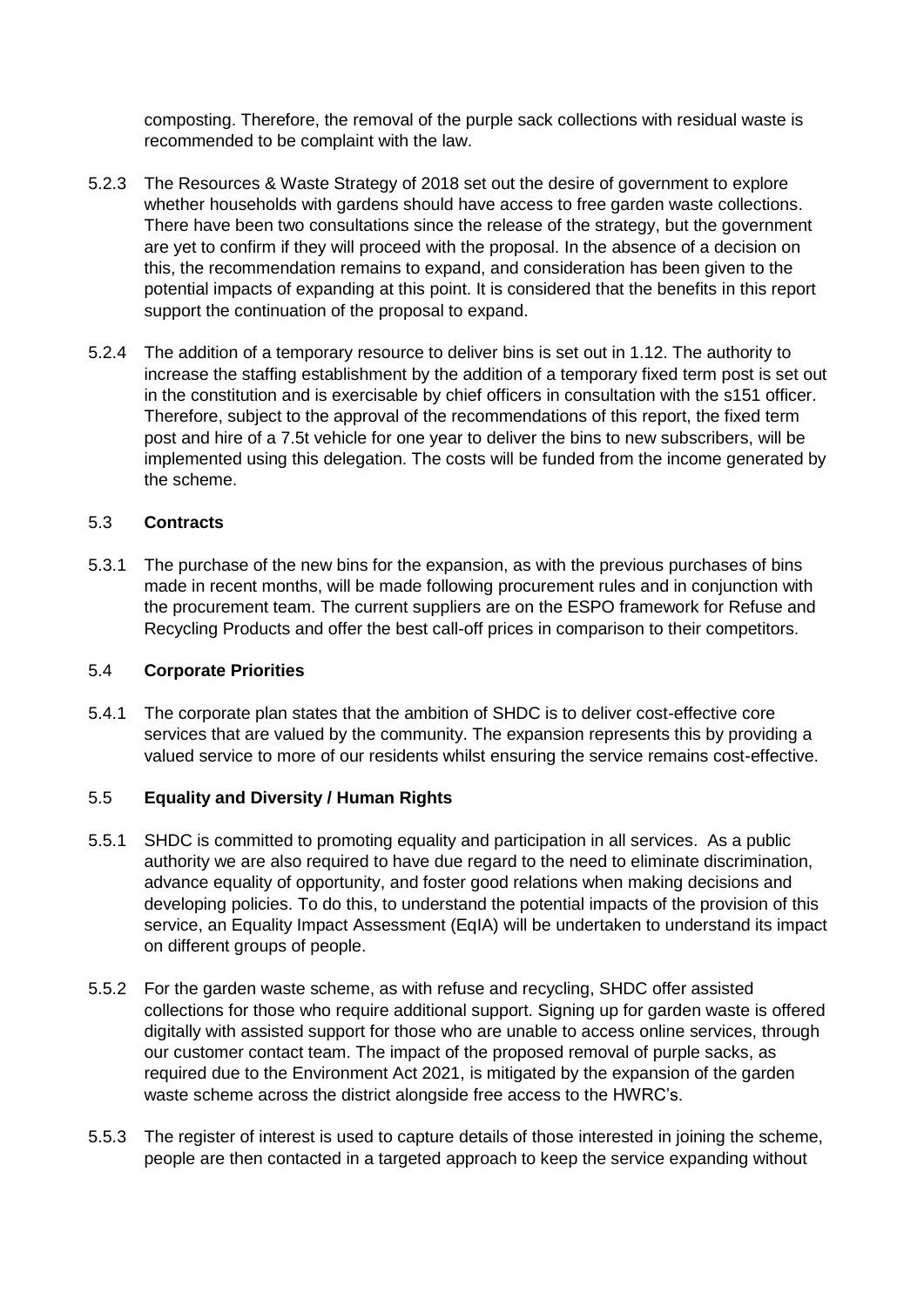becoming overwhelmed. This is mainly considered by the length of time on the register as well as by area and capacity of routes.

5.5.4 Residents who would like to dispose of their garden waste outside of the scheme can still access the County's Household Waste Recycling Centres for free.

# 5.6 **Financial**

5.6.1 The expansion aims to increase our subscription capacity from 10,000 to 15,000. The table below shows costs for current operations at 10,000 subscribers and models the costs for an additional truck, including additional staffing and income, which looks to be achieved by the expansion.

| <b>Operating</b><br>Costs              | Current<br>10,000<br>Ongoing<br>Yearly | 10,000 subs<br><b>Additional Info</b>                                                      | <b>Expansion</b><br>5,000<br>Ongoing<br>Yearly | 5,000 subs expansion<br><b>Additional Info</b>                                                             |
|----------------------------------------|----------------------------------------|--------------------------------------------------------------------------------------------|------------------------------------------------|------------------------------------------------------------------------------------------------------------|
| <b>Direct Costs</b>                    | £218,325                               | Includes employee costs,<br>transport fees,<br>advertising and<br>maintenance of vehicles  | £144,415                                       | Includes routing system,<br>additional staffing and<br>additional vehicle running<br>costs                 |
| Income                                 | $-£476,650$                            | Income for 10,000<br>subscribers, 80% at £52<br>and 20% second bins at<br>£30              | $-E238,000$                                    | Income for 5,000<br>subscribers, 80% at £52<br>and 20% second bins at<br>£30                               |
| <b>Contribution</b><br>to Reserves     | £100,000                               | Contributions to reserves<br>includes vehicles, bins<br>and future funding                 | £60,938                                        | Includes additional<br><b>Contribution to Reserves</b><br>for additional vehicle and<br>bins               |
| <b>Operating</b><br><b>Surplus</b>     | $-£158,325$                            | <b>Balance after direct</b><br>costs, income and<br>contribution to reserves               | $-£32,647$                                     | <b>Balance after expansion</b><br>costs, income and<br>contribution to reserves<br>(for 5,000 subscribers) |
| <b>Total Indirect</b><br><b>Costs</b>  | £91,854                                | Includes salary recharges,<br>IT, Comms. Depot Costs<br>and Depreciation of<br>Assets      |                                                |                                                                                                            |
| <b>Net Operating</b><br><b>Surplus</b> | $-£66,471$                             | <b>Balance of operating</b><br>surplus after indirect<br>costs - for 10,000<br>subscribers |                                                |                                                                                                            |

5.6.2 The table below shows all the costs and income expected for the service when it has achieved the full 15,000 subscribers.

| <b>Expansion Total (15,000 subs)</b> | Ongoing<br>Yearly | <b>Additional Info</b>                                                                                   |
|--------------------------------------|-------------------|----------------------------------------------------------------------------------------------------------|
| Direct Costs                         | £362,740          | Includes employee costs, transport fees, advertising<br>and maintenance of vehicles and routing software |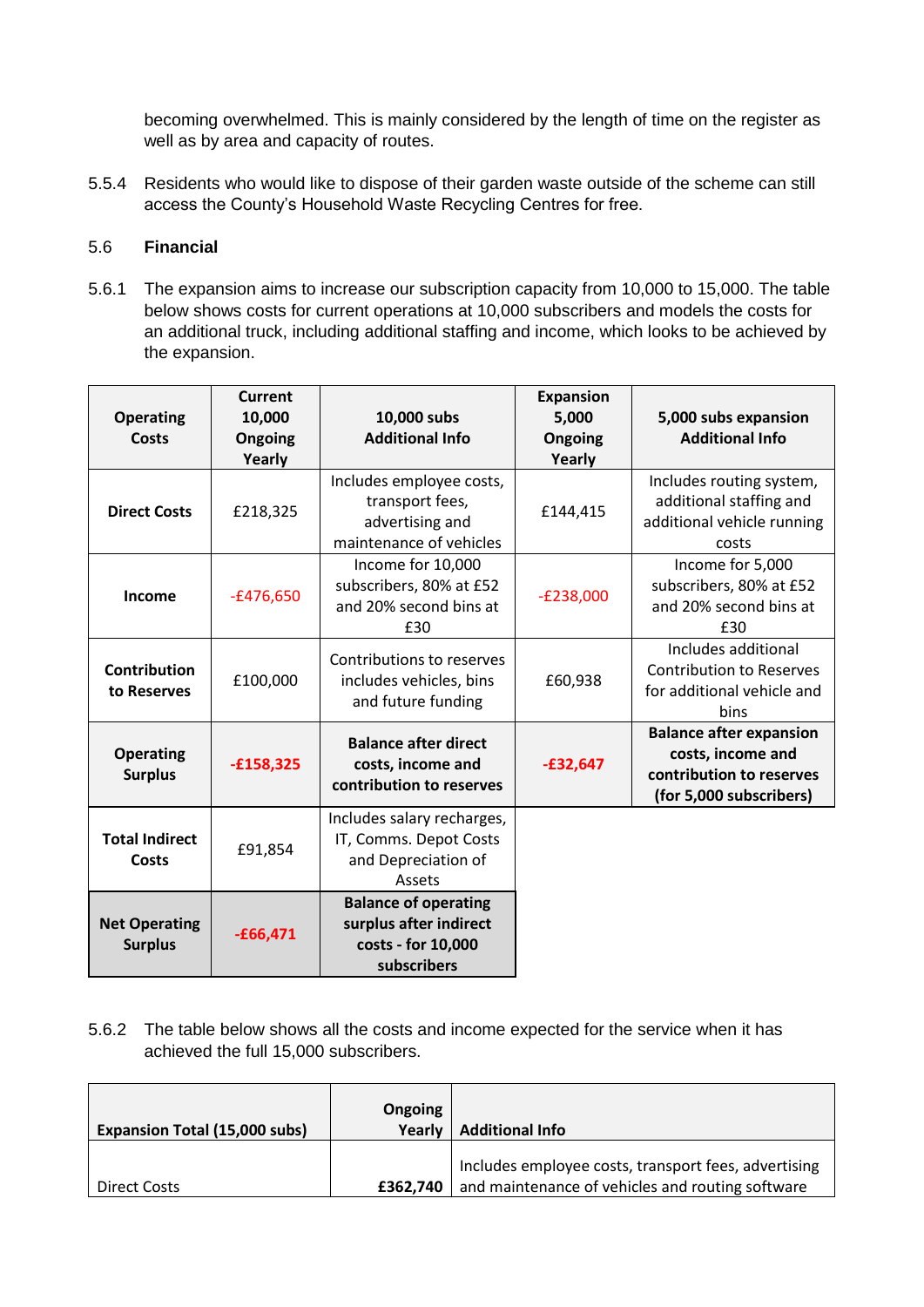|                                 |             | Income for 15,000 subscribers, 80% at £52 and 20%     |
|---------------------------------|-------------|-------------------------------------------------------|
| Income                          | -£714.650   | second bins at £30                                    |
|                                 |             | Contributions to reserves includes vehicles, bins and |
| <b>Contribution to Reserves</b> | £160,938    | future funding                                        |
|                                 |             |                                                       |
|                                 |             | Balance after direct costs, income and contribution   |
|                                 |             |                                                       |
| <b>Net Operating Surplus</b>    | $-£190,972$ | to reserves                                           |
|                                 |             |                                                       |
|                                 |             | Includes salary recharges, IT, Comms. Depot Costs     |
| <b>Total Indirect Costs</b>     | £91,854     | and Depreciation of Assets                            |
|                                 |             |                                                       |
|                                 |             |                                                       |

- 5.6.3 The income depicted is based on 80% of subscribers having one bin subscription at £52. The remaining 20% are secondary bin subscriptions which are charged at £30. This is based on actual breakdown of subscriptions currently received.
- 5.6.4 The above tables include all costs that are anticipated as a result of the recommendations of this report and include contributions to reserves.

# 5.7 **Health & Wellbeing**

5.7.1 During the pandemic, there have been reports of many people utilising their free time to spend in their gardens. Therefore, providing the scheme to more people can help to support those who have used this leisure activity to support their wellbeing through this difficult time.

#### 5.8 **Reputation**

5.8.1 The introduction of the garden waste scheme has been a success with a number of compliments received throughout the years. Therefore, we can say that the scheme has been a positive for the reputation of SHDC. The expansion should build on this, however, we recognise that appropriate and timely communication must be provided throughout the expansion to limit the risk of those on the register becoming frustrated if they are not able to subscribe immediately. As a part of this, discussions have already commenced with the communications team and customer contact.

#### 5.9 **Risk Management**

- 5.9.1 There are risks associated with the expansion and the project, should approval be granted, will maintain and monitor a risk register to ensure that any risks are mitigated. Some risks identified so far include:
	- Failing to achieve the maximum capacity of subscriber numbers which may mean the service is less cost effective. This is mitigated by current levels of demand and resources that will advertise and target areas for additional subscribers.
	- Overachieving in marketing for the service creating a higher demand than can be delivered with three trucks. This will be closely monitored and consideration for any further expansion requirements measured, should it become necessary.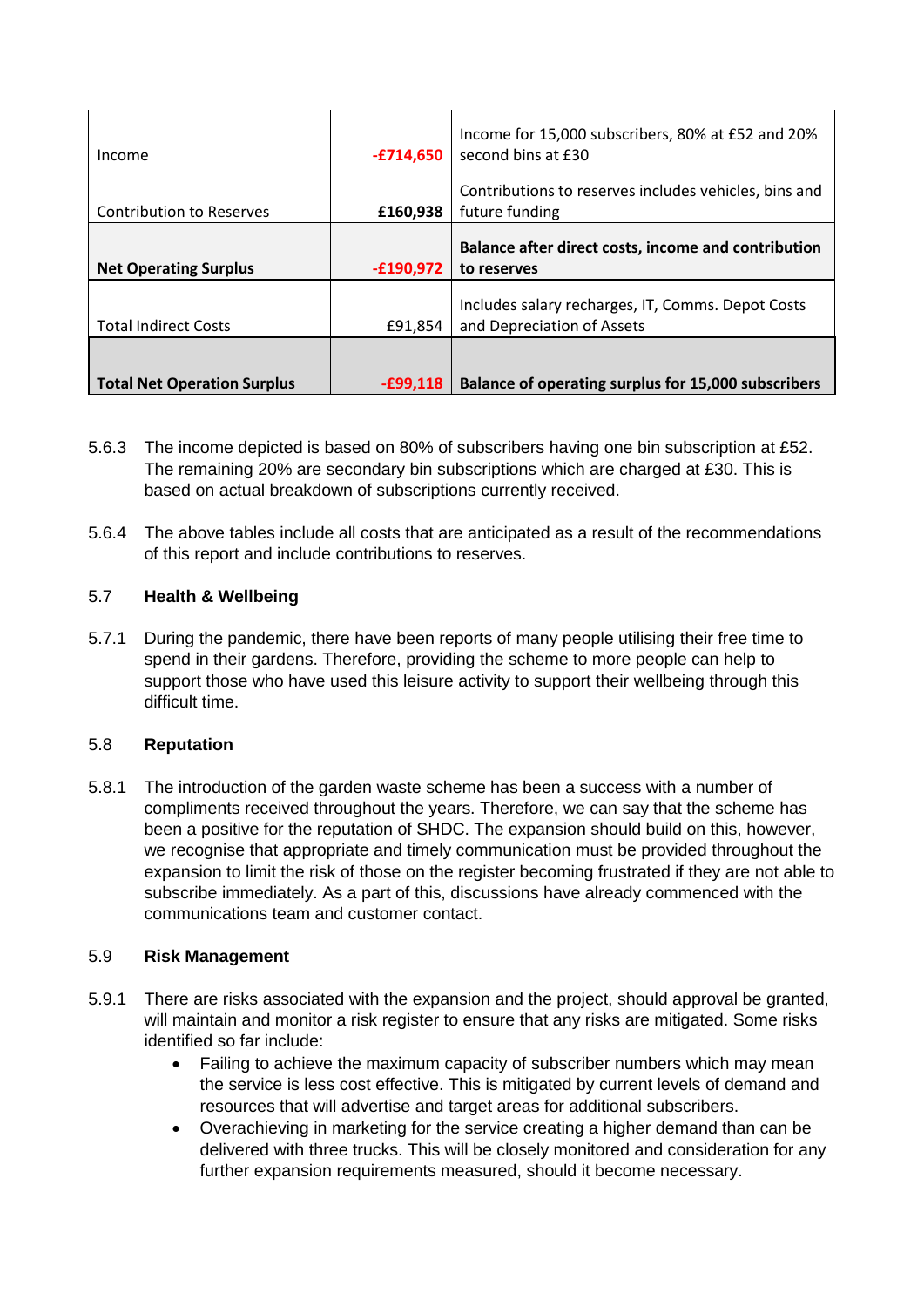- Failing to appropriately communicate with interested residents and failing to meet customer expectations. This is mitigated by having regular meetings with the communications team and customer contact to ensure that we have a clear a consistent message to residents and customers, both new and existing, throughout the project.
- Insufficiently staffing both the expansion and the ongoing service resulting in service failure. This is mitigated by using the knowledge and experience of previous roll outs and expansions and the recommendations in this report to increase the establishment to accurately resource the bigger service.
- Potential to unsuccessfully discuss the project with other interdependent areas, such as communications, IT, customer contact and external providers. This is mitigated by having regular meetings with these services and understanding requirements of time and resource to agree a realistic timeframe for delivery.
- Missing the growing season for next year due to delays in the expansion project or its interdependent services. The effective and ongoing communication with these areas will be key to avoiding this potential risk.
- Incorrectly built routes that create the potential for service failure or cannot achieve the maximum subscriber numbers. This is mitigated with the recommendation for the procurement of a routing software that can build efficient and effective routes.
- Potential for the government to introduce free garden waste collections to all those who have gardens. This is monitored closely through the working groups that SHDC attend to understand the government position on this as it becomes clearer. Should this be introduced, the expansion will put SHDC in a stronger position as the scheme will have expanded to more residents, assisting with a potentially higher demand being created by this policy. In addition to this, the government have committed to new burdens funding for such a policy change.

# 5.10 **Staffing**

- 5.10.1 As detailed in paragraphs 1.9 to 1.12, there is a need for additional staff to support the successful delivery of an expansion. Therefore, subject to approval of this report, there will need to be additional recruitment, which will be done in line with SHDC's policies and procedures.
- 5.10.2 The current staff will be involved in the expansion and ensure that their knowledge and experience is used for the growth of the service. For example, one area that staff have made us aware of is the potential need to start rounds earlier. This will be considered with the routing software outcomes and the review of the T&Cs. Should this be proven to be necessary, then a consultation would be commenced in line with SHDC's policies and procedures.

# 5.11 **Stakeholders / Consultation / Timescales**

- 5.11.1 There are a number of internal and external stakeholders who have already been made aware of the potential expansion. The success of the expansion will be reliant upon the ongoing communication between these stakeholders, including new and existing customers. This will be built into the communications plan of the project.
- 5.11.2 The aim is for the third truck to be operational by May 2022, however, this is dependent upon many other influences including:
	- Procurement of vehicles, bins and routing software